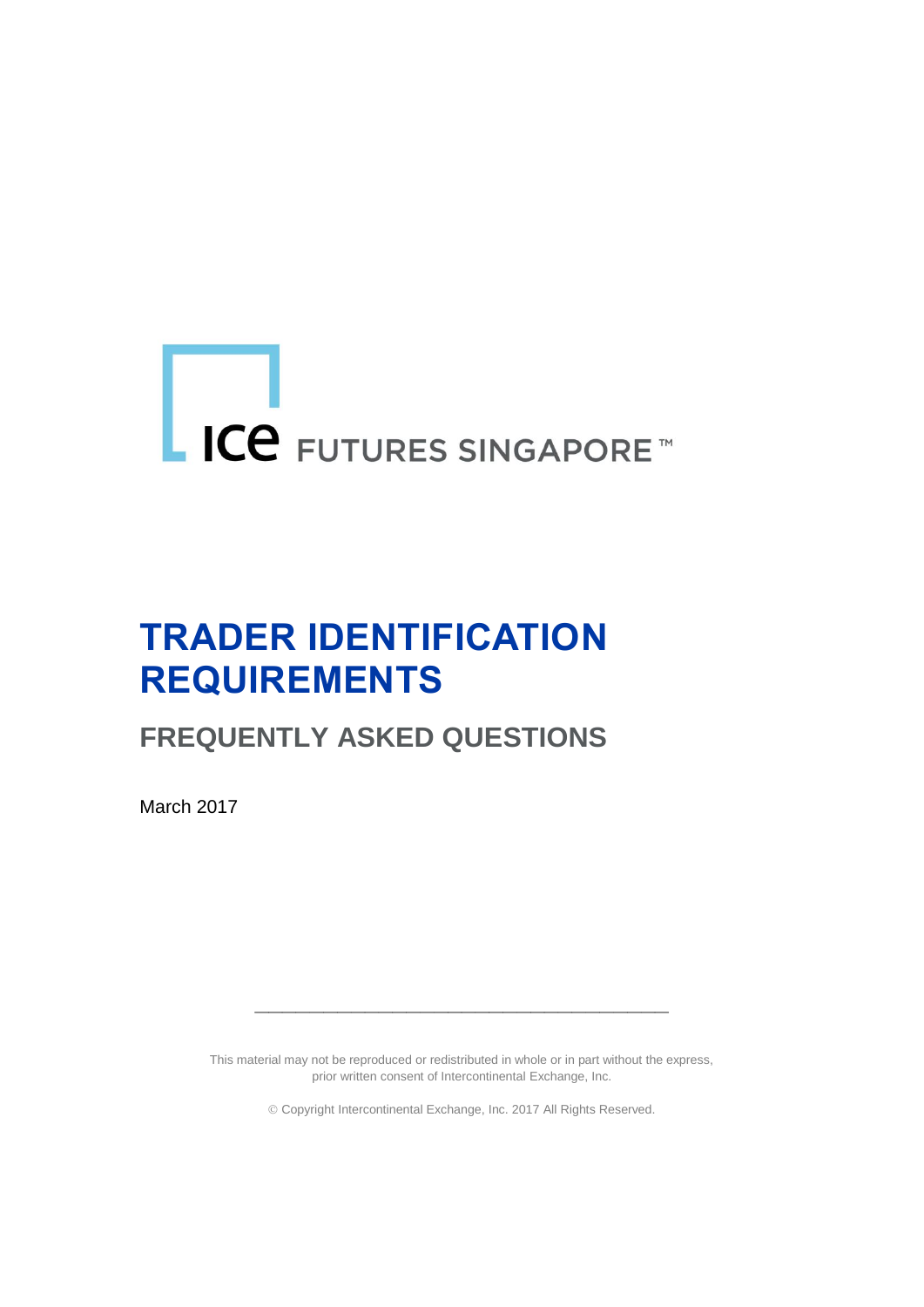

This document provides general guidance on the requirements for the identification of electronic traders, including the population of **WebICE User IDs, FIX User IDs, Authorized Trader IDs ("ATIDs")**, and entry of information pertaining to ATIDs into the **Authorized Trader Management System ("ATMS")**. Note that the Rules should always be consulted in conjunction with any guidance document, and supersede any information in the guidance document.

#### **TRADER GENERALLY**

#### **Q1: How are electronic traders identified?**

A1: For activity in the central limit order book ("CLOB"), access to the ICE trading system is facilitated using either WebICE or a FIX connection. There are also methods by which trading access may occur to non-CLOB systems, such as ICE Block, but they are not intended to be addressed in this document.

A unique identification is required for any trader that manually (key-punches) or automatically submits an order to the ICE trading system.

Traders who access the market through WebICE will have a WebICE User ID, whereas traders who access the market through a FIX connection will have a FIX User ID (FIX Tag 9139) along with an Authorized Trader ID (FIX Tag 116 Right).

#### **WEBICE REQUIREMENTS**

#### **Q2: How are WebICE User IDs assigned?**

A2: Firms with direct access to ICE's front-end ("Direct Access companies") electronically request and are issued WebICE User IDs for individuals, by ICE User Administration. The Direct Access companies then assign the WebICE User IDs to their employees or clients, whose identifying information has been provided to ICE User Administration as part of the ID request.

#### **Q3: May more than one person use a single WebICE User ID?**

A3: No. Each trader must have their own unique WebICE User ID that cannot be shared.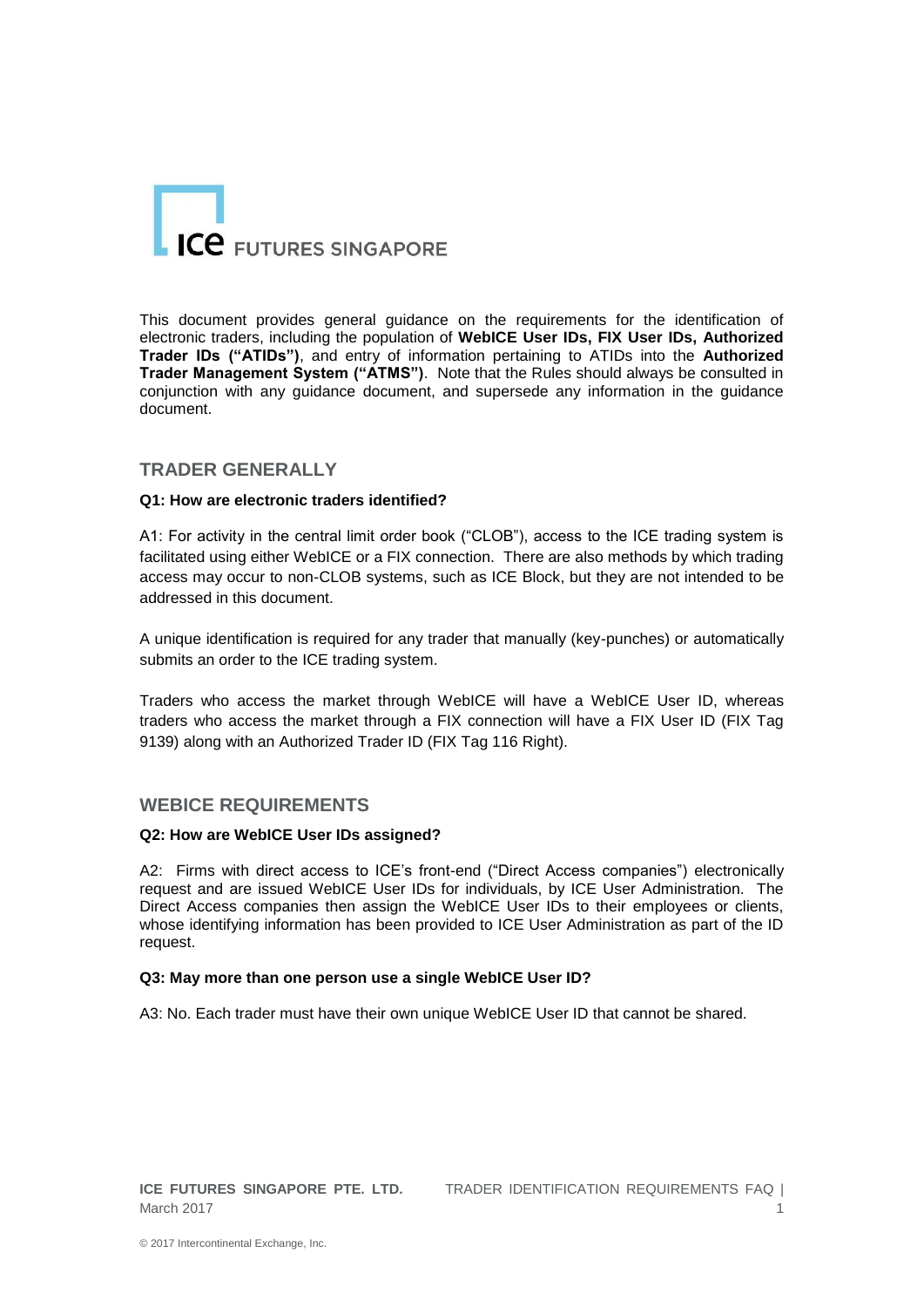#### **FIX REQUIREMENTS**

#### **Q4: How are FIX User IDs assigned?**

A4: Direct Access companies electronically request and are issued FIX User IDs by ICE User Administration. The Direct Access company then takes the steps necessary to enable these IDs for its employees or clients, either directly or through their independent software vendor.

A responsible person is assigned by the Direct Access company to each FIX User ID. This person must have the authority to modify or withdraw any order submitted under any FIX User ID assigned to such person and must have the ability to address any issues related to orders routed through that ID.

#### **AUTHORIZED TRADER ID REQUIREMENTS**

#### **Q5: What is an Authorized Trader ID?**

A5: An Authorized Trader ID, or "ATID", is a regulatory "tag" (data field), contained in FIX Tag 116 Right, for any trader that is connecting to the ICE trading system via a FIX User ID. For the avoidance of doubt, the ATID is the value populated to the right of the "pipe" character in Tag 116 (*OnBehalfOfSubID*). The value populated to the left of the pipe (Tag 116 Left) is Routing Trader ID, and is not a permissible substitution for Authorized Trader ID (Tag 116 Right).

The ATID field is populated by the trader's front-end trading system, and must contain a unique value for the trader who is physically submitting an order, or for the Automated Trading System ("ATS") submitting an order. ATIDs cannot be shared between individuals, other than for Automated Trading Systems as noted below.

All traders who submit orders through a FIX connection to the ICE trading system must have a unique ATID assigned to them. This requirement exists irrespective of whether the trader or their employer is a registered member/participant of the Exchange.

#### **Q6: Does all electronic trading occur through ATIDs?**

A6: No. ATIDs are only applicable and required for FIX connections. ATIDs are not applicable to WebICE User IDs.

#### **Q7: Is an ATID the same as a FIX User ID?**

A7: No. FIX User IDs are generated by ICE User Administration, upon request by a Direct Access company, and are the identifier by which a FIX login occurs to the ICE trading system. The same FIX User ID may be used by multiple individual traders to log into the trading system.

By contrast, ATIDs reside under the FIX User ID, and identify individual traders submitting orders through the FIX User ID. ATIDs are created and populated by the Direct Access company, or in some cases the client's front-end software.

Note that, from a FIX trader's perspective, the population of the FIX User ID and ATID may not be directly visible to them. Instead, these data fields may be associated with their local login information, and pushed to the trading system when they connect.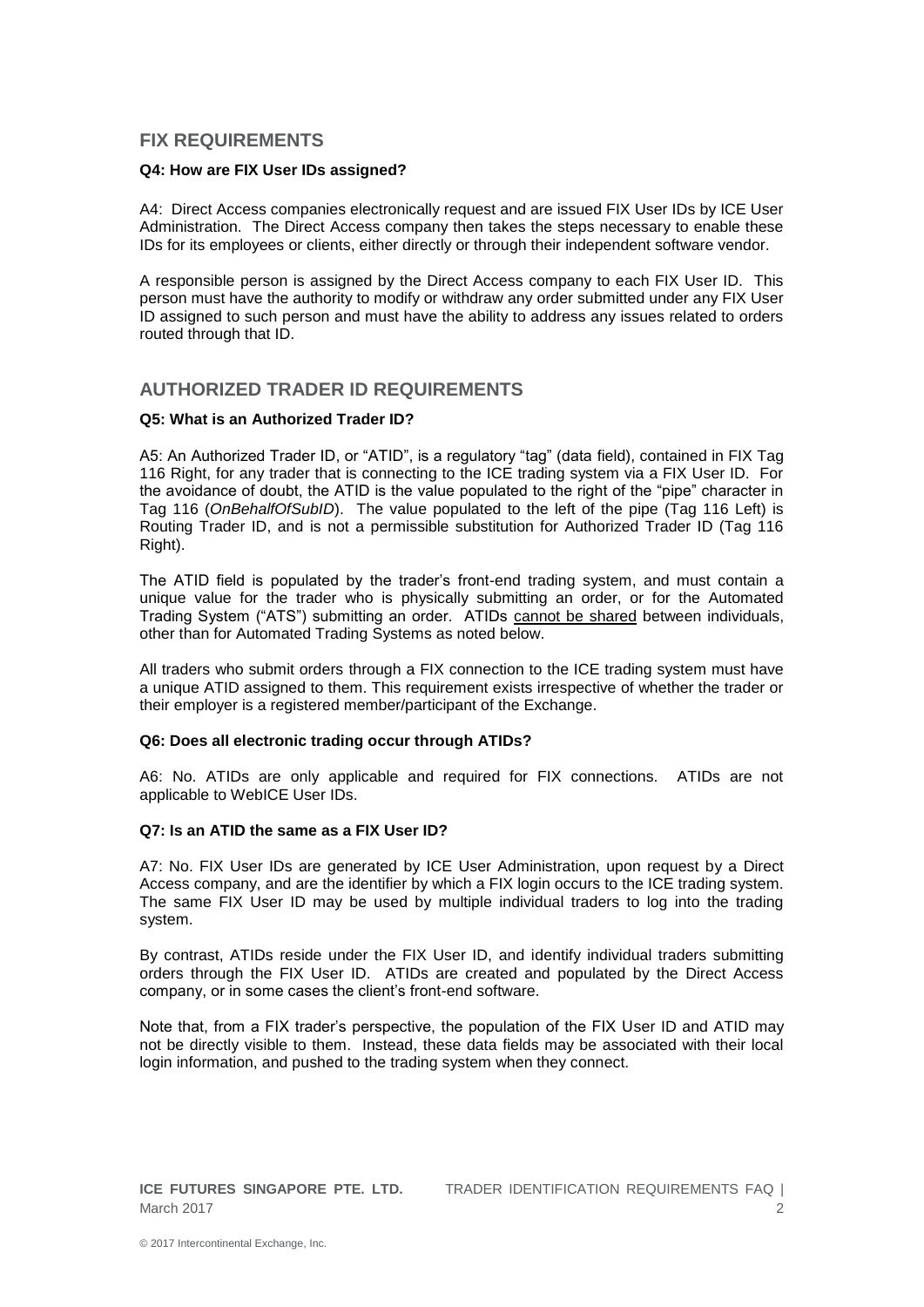#### **Q8: Can Authorized Trader IDs be shared by multiple individual traders?**

A8: No. Exchange rules require that all individual traders who manually enter orders (the "button pushers") have a unique ATID assigned to them. Only in circumstances involving Automated Trading Systems may there be more than one person associated with a single ATID.

#### **AUTOMATED TRADING SYSTEMS**

#### **Q9: How are ATIDs populated for Automated Trading Systems?**

A9: An Automated Trading System ("ATS") is a system that automates the generation and submission of orders to the ICE trading system, without human intervention.

An individual who administers and/or monitors the ATS is considered to be an ATS operator. This person typically initiates or disables algorithms, adjusts the parameters of the automated program(s), and/or monitors the live trading of the ATS. All ATS orders must be submitted with an Authorized Trader ID that identifies the person who operates, administers, and/or monitors the ATS.

If there are multiple individuals who operate the ATS, they may qualify to be a "Shared ATS" and assign a single Authorized Trader ID that represents all individuals in the group. For example, a firm may have one person who adjusts pricing parameters, but others who continuously monitor positions/risk or adjust trading size parameters. In these situations, the individuals using the Shared ATS may use a single Authorized Trader ID.

#### **Q10: What if an ATS has multiple strategies?**

A10: An ATS may submit orders from multiple underlying strategies, under the same Authorized Trader ID, only if the same individual or team has primary responsibility for the operation of all strategies under that ATID, and there is no possibility of the ATID trading against itself. If both of these conditions cannot be met, then each strategy must submit orders through a separate ATID.

#### **Q11: How are manual orders, entered by an ATS operator, to be managed?**

Q11: Manual orders, entered by an ATS operator, must be entered under a separate ATID from the main ATID under which the algorithm automatically submits orders.

#### **Q12: Do orders generated by an auto-spreader require a separate Authorized Trader ID?**

A12: No. If a trader enters orders manually, but also uses automated spreading functionality or other similar front-end software on an ancillary basis, then a separate ATID is not required for the auto-spreader orders.

#### **ATMS**

#### **Q13: What is ATMS?**

A13: ATMS is a database management system used to identify the individuals associated with Authorized Trader IDs (ATIDs) for certain market participants who are required to register. ATMS is not used for WebICE User IDs.

**ICE FUTURES SINGAPORE PTE. LTD.** TRADER IDENTIFICATION REQUIREMENTS FAQ | March 2017 3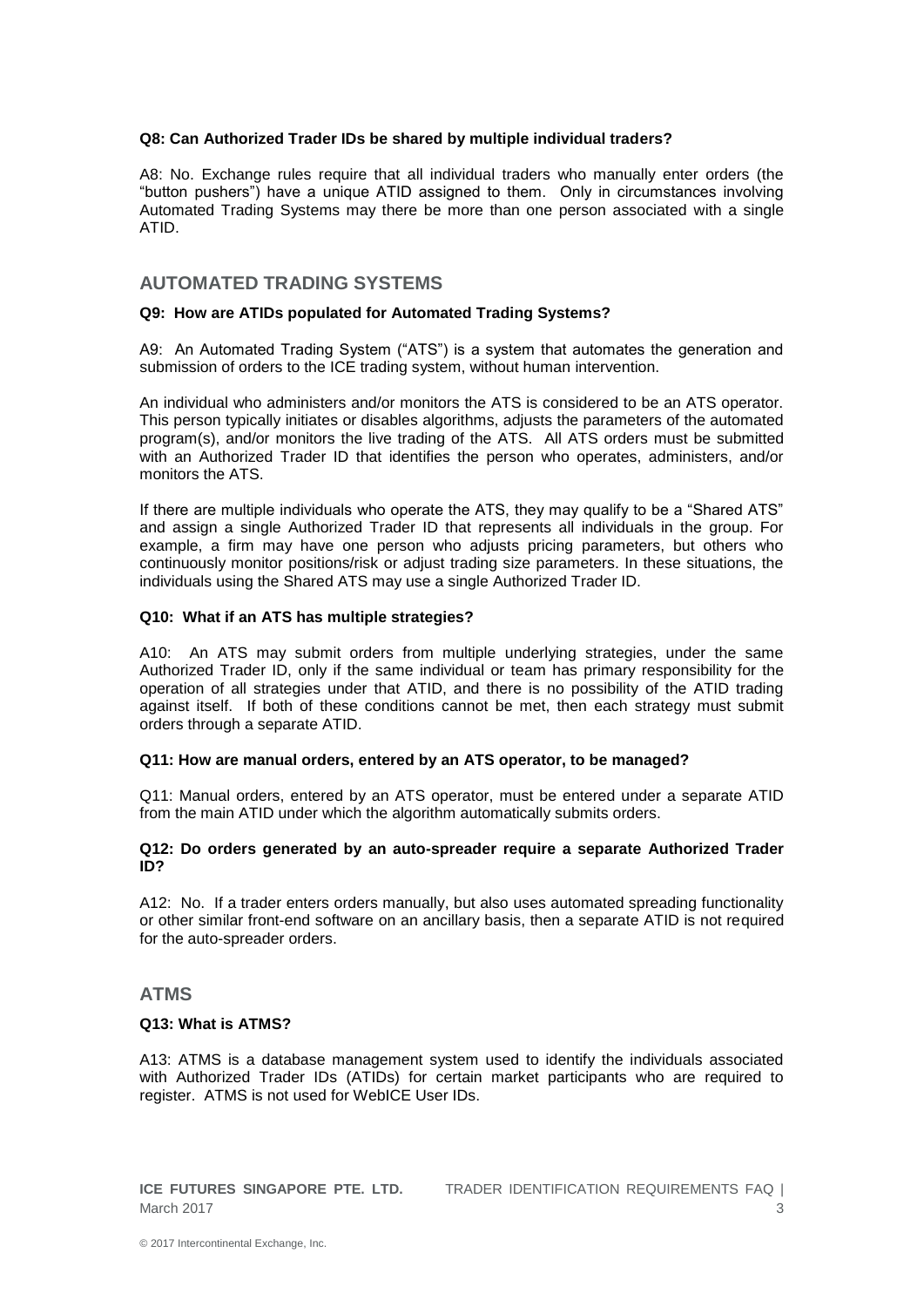#### **Q14: Do all traders have to be registered in ATMS?**

A14: No. WebICE User IDs do not require registration in ATMS. Furthermore, certain traders using FIX connections do not need to be registered in ATMS. See below for more information.

#### **Q15: Which traders, using an ATID through a FIX connection, must be registered in ATMS?**

| Exchange                               | ATIDs required to be registered in ATMS                                                                                                                                                                                                                                                                                                                                                                                                                                                                                                                                                                                                                                                                                                                                                                                                                            |
|----------------------------------------|--------------------------------------------------------------------------------------------------------------------------------------------------------------------------------------------------------------------------------------------------------------------------------------------------------------------------------------------------------------------------------------------------------------------------------------------------------------------------------------------------------------------------------------------------------------------------------------------------------------------------------------------------------------------------------------------------------------------------------------------------------------------------------------------------------------------------------------------------------------------|
| <b>ICE Futures</b><br>Canada (IFCA)    | • Individual IFCA Participants, in any category;<br>• Employees of companies registered as IFCA Participants, in any category;<br>• Individuals registered in the Non-Direct Access Liquidity Provider Program;<br>• Employees of companies registered in the Non-Direct Access Liquidity<br>Provider Program;<br>• Any other trader that the relevant Exchange Regulatory Division determines<br>should be registered in ATMS. Notice will be provided to the relevant<br>individuals, if this determination is made.                                                                                                                                                                                                                                                                                                                                             |
| ICE Futures U.S.<br>(IFUS)             | • Individual IFUS Members;<br>• Employees of individual Members, Clearing Members, non- clearing Member<br>Firms and any Person with Direct Access;<br>• Individuals or employees of firms who participate in an Exchange market<br>maker, market specialist or fee program;<br>• Any other trader that the relevant Exchange Regulatory Division determines<br>should be registered in ATMS. Notice will be provided to the relevant<br>individuals, if this determination is made.                                                                                                                                                                                                                                                                                                                                                                               |
| <b>ICE Futures</b><br>Europe (IFEU)    | • Individual IFEU Members;<br>• Employees of individual Members, clearing Members, non-clearing Members<br>and any person or non-Member with Direct Access to the ICE Platform<br>(under the terms of the Electronic User Agreement or the Direct Access<br>Interface Development and Maintenance Agreement);<br>• Individuals or employees of firms who participate in an Exchange market<br>maker, or fee program;<br>• Any other trader, person, company or market participant not specified above<br>that the Exchange determines should be registered in ATMS. Notice will be<br>provided to the relevant individuals, if this determination is made. Persons<br>may be obligated to register their Authorized Trader ID in ATMS even if they<br>are not otherwise required to register with the Exchange.                                                    |
| <b>ICE Endex</b>                       | • Individual Members of ICE Endex Markets B.V. and ICE Endex Gas Spot<br>Ltd:<br>• Employees of individual Members, clearing Members, non-clearing Members<br>and any person or non-Member with Direct Access to the ICE Platform<br>(under the terms of the Electronic User Agreement or the Direct Access<br>Interface Development and Maintenance Agreement);<br>• Individuals or employees of firms who participate in an Exchange market<br>maker, or fee program;<br>• Any other trader, person, company or market participant not specified above<br>that the Exchange determines should be registered in ATMS. Notice will be<br>provided to the relevant individuals, if this determination is made. Persons<br>may be obligated to register their Authorized Trader ID in ATMS even if they<br>are not otherwise required to register with the Exchange. |
| <b>ICE Futures</b><br>Singapore (IFSG) | • Employees of Members and non-Member firms directly accessing the<br>Exchange Platform (under the terms of the Electronic User Agreement or the                                                                                                                                                                                                                                                                                                                                                                                                                                                                                                                                                                                                                                                                                                                   |

March 2017 4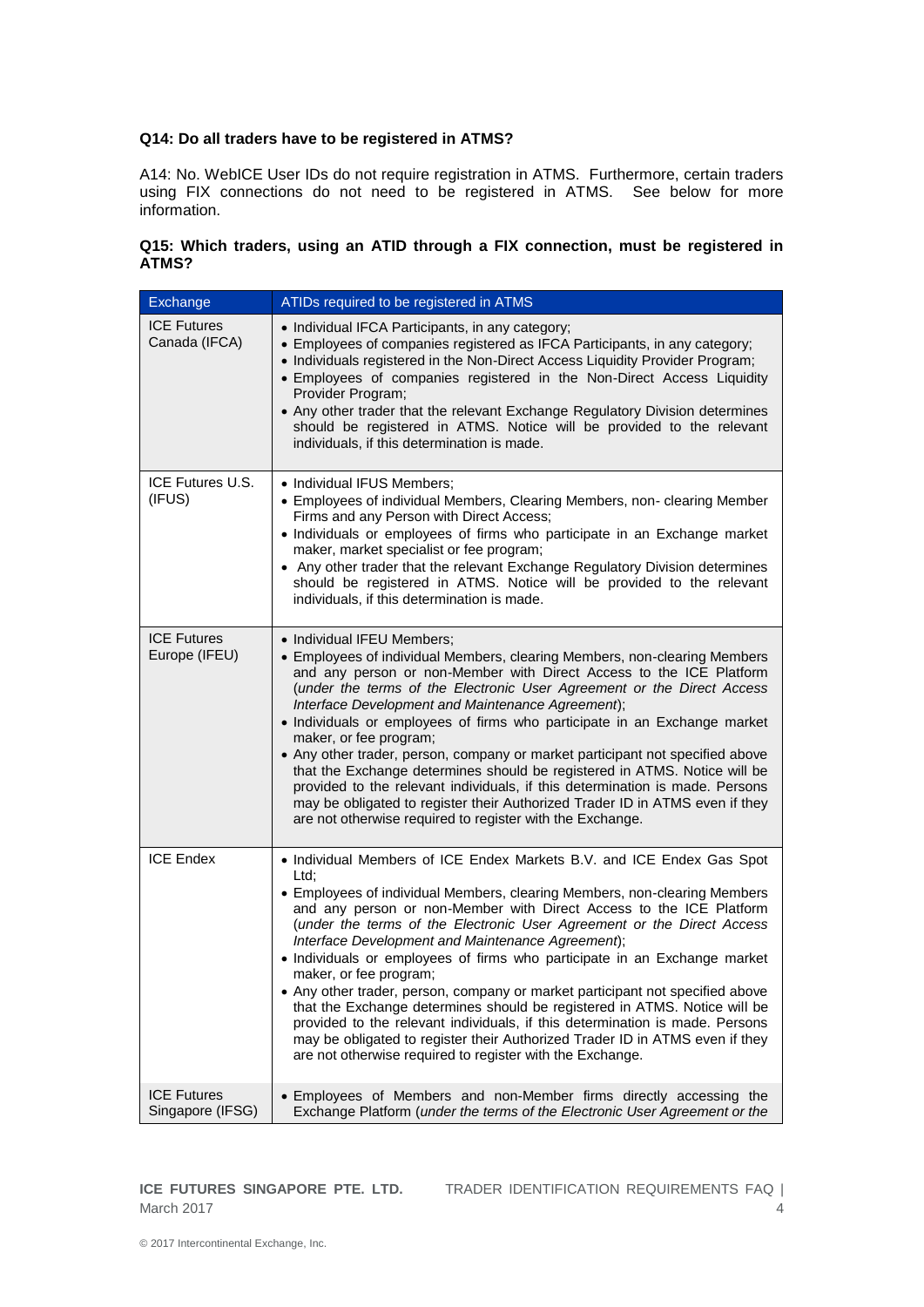| Direct Access Interface Development and Maintenance Agreement);                              |
|----------------------------------------------------------------------------------------------|
| • Market Makers of the Exchange:                                                             |
| • Any other trader that the Exchange determines should be registered in                      |
| ATMS. Notice will be provided to the relevant individuals, if this<br>determination is made. |
|                                                                                              |

#### **Q16: Who is responsible for entering information on ATIDs into ATMS, and how do you enter this information?**

A16: Direct Access companies who are issued FIX User IDs are responsible for obtaining information about the ATIDs under their FIX User IDs, and ensuring the information is entered into ATMS. More information on accessing and using ATMS can be found in the ATMS User Guide:

*[https://www.theice.com/publicdocs/ATMS\\_user\\_guide.pdf](https://www.theice.com/publicdocs/ATMS_user_guide.pdf)*

#### **Q17: What information must be submitted in ATMS?**

A17: All information fields in ATMS (as noted in the User Guide) should be populated, where applicable. This includes, but is not limited to:

- The individual trader's full name;
- The trader's employing company, if applicable. This is not (necessarily) the Direct Access company entering the information; it is the actual employer of the trader. If the employing company is not listed, consult the ATMS User Guide for instructions on adding a company;
- The trader's email address;
- The trader's phone number;
- The trader's physical location (country);
- For ATIDs that are used for Automated Trading Systems (ATSs), the "ATS" box must be selected. Note that this is the only permissible situation where more than one individual can be assigned to a given Authorized Trader ID. See other parts of this guidance document for additional ATS information.
- The trader's role in the organization. For non-ATS situations, this will typically be "Trader" or "Head Trader". However, for ATS, it may be other supporting roles for those who monitor the ATS.

#### **Q18: When must information be entered into ATMS?**

Q18: There is an obligation on the companies and individuals noted in Question 15, and the Direct Access companies through which they trade, to ensure information is populated into ATMS as soon as it becomes required. For the avoidance of doubt, this information should be entered into ATMS prior to using the ATID for order entry.

Direct Access companies have a responsibility to enter information into ATMS as soon as they become aware that a trader accessing through their connection is required to be in ATMS. That is, when the Direct Access company becomes aware that a trader meets the criteria noted in the table in Question 15, then the company should obtain the required identifying information and update ATMS as soon as possible thereafter.

Market participants also have an obligation to advise their Direct Access company of new ATIDs that are populated for their employees, and provide the identifying information necessary for creating the ATMS record, as soon as those employees begin trading. Market